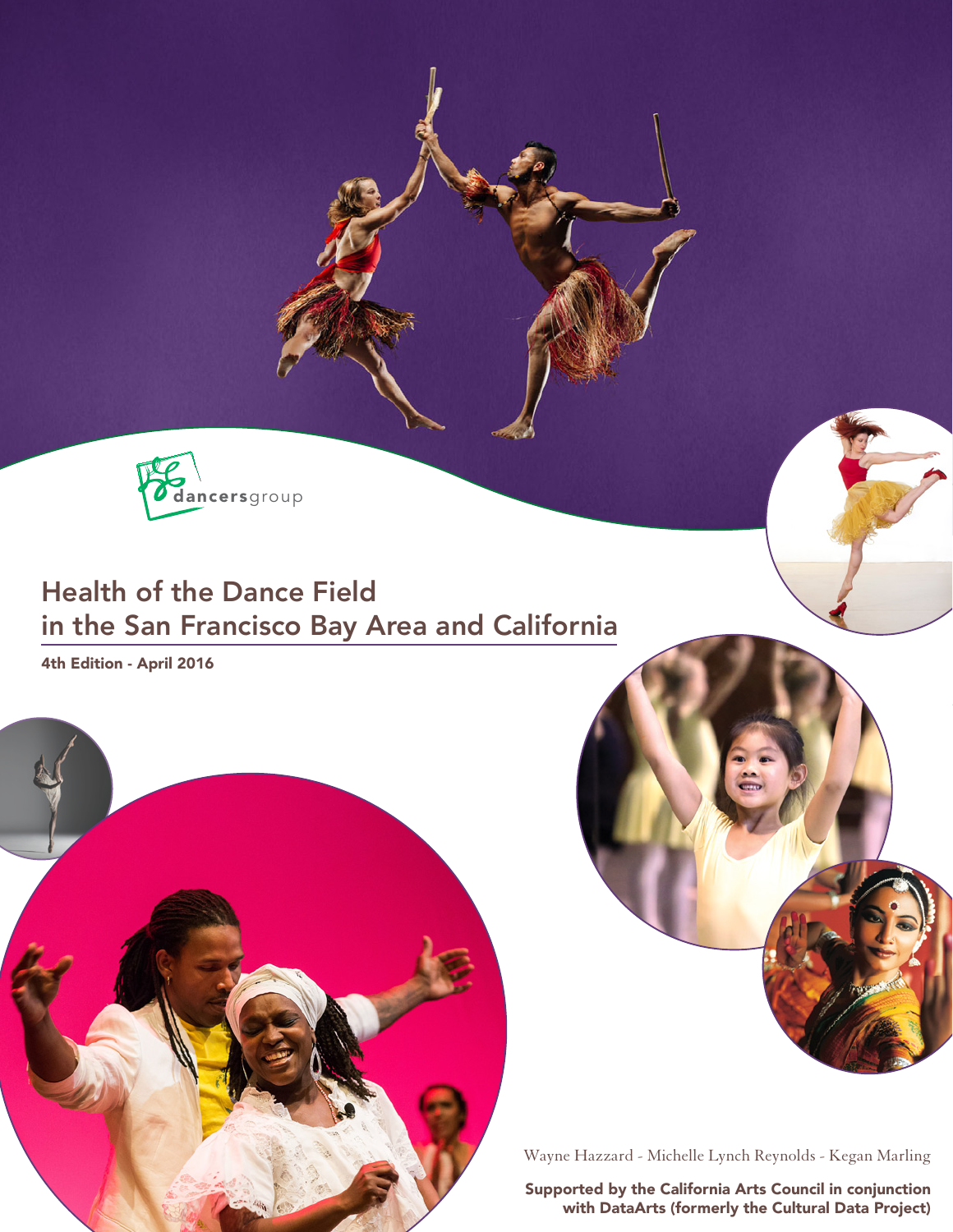## Welcome

For the past four years, Dancers' Group has spearheaded research on California's dynamic dance community, gathering statistics from DataArts (formerly the Cultural Data Project) that we can reliably track over time as indicators of the health of dance in the San Francisco Bay Area (SFBA) and statewide.

Six Key Benchmark indicators were identified to track and posit activities in our sector. Our goal was to create a short-list of reliable indicators that reflect the economic impact of the arts, and serve as evidence of community support in the most direct, measurable way, which we believe would be meaningful over time:

- • Revenue
- Paid Full Time Equivalent (FTE) Positions
- Paying Participation
- Non-Paying Participation
- • Individual Donations
- • Number of Individual Donors

We realize that some of you may have read the initial report while others are seeing this data for the first time. Whether as a refresher or as an introduction, we have included a brief overview of the research methodology on the following page.

One significant change from previous reports has been the process for identifying organizations to include at the state level. In order to provide clearer comparisons between the local and state data, the requirements for inclusion at the state level were expanded to match those for local organizations. Because of this change, the state data (both benchmarks and aggregate) for all six years of reporting has been updated and now reflects a more inclusive pool of organizations.

If you are reading this report as a representative of a dance organization, large or small, and are interested in having your work and impact included in future updates, we encourage you to visit [caculturaldata.org](http://www.caculturaldata.org) to get started creating your own profile.

As we add another year of data to this report, it is exciting to watch the trends of the dynamic and vibrant dance sector develop, giving us valuable insight into the health and vitality of the field.

Happy reading,

Wayne Hazzard Executive Director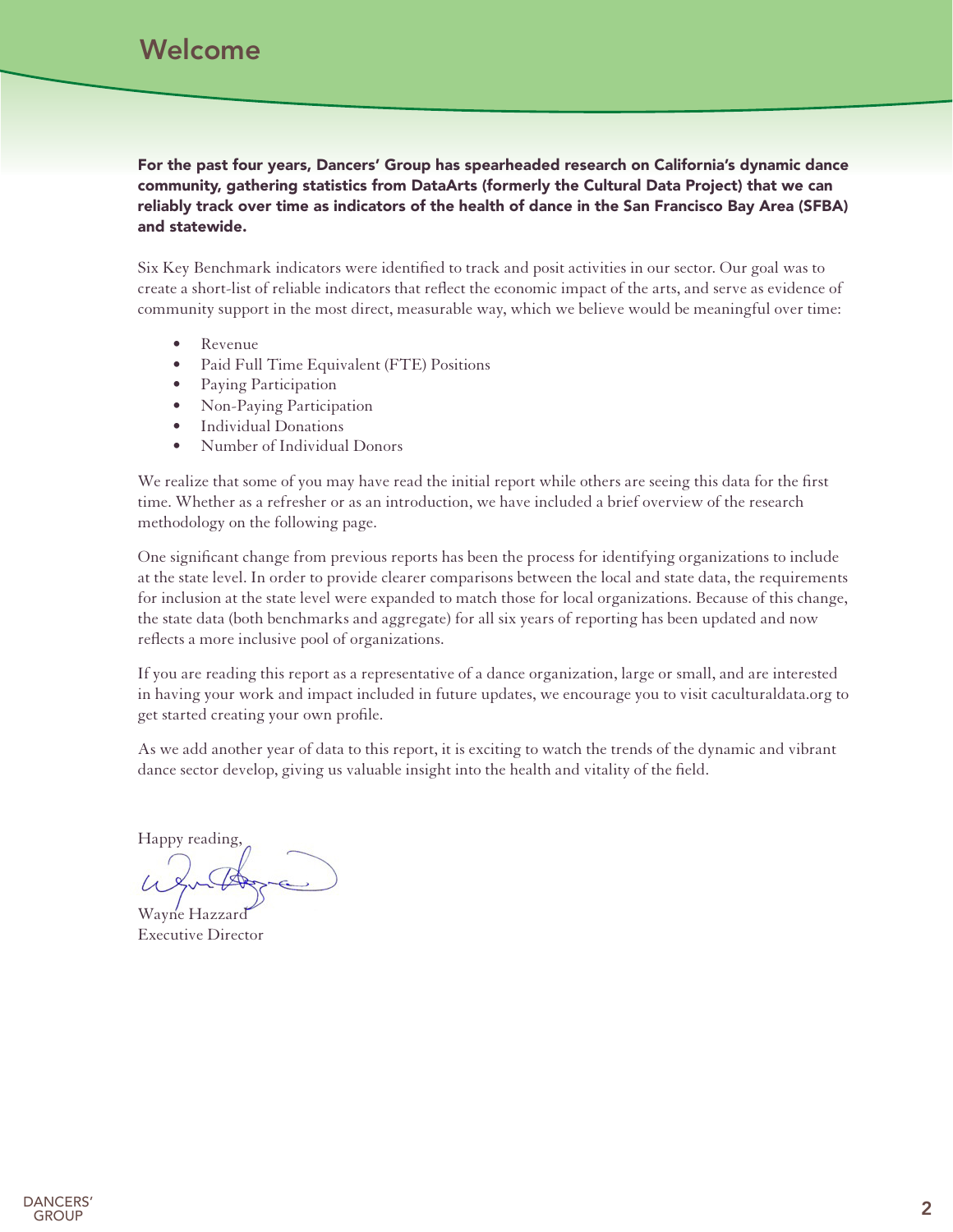#### About the Organizations Represented in the DataArts Statistics

While submitting a free profile to DataArts is an expansive tool for all artists and organizations, its primary users have been those ready and eligible to apply to philanthropic entities—foundations and government funders—that require the applicant to have a DataArts profile. Therefore, hundreds and likely thousands of dance companies, choreographers, studios, theaters and other dance businesses are not currently adding their information to DataArts and thus we are not able to capture their information in this research project.

Because of this, the benchmark data only represents a fraction of the total dance activity. At the time of the first report in 2013, *[Dance Activity in the San Francisco Bay Area: A Report on Key Benchmarks](http://www.dancersgroup.org/research)*, Dancers' Group conducted a regional census and determined that just over 10% of dance organizations were submitting their data to DataArts, most of which have large annual budgets and those with 501(c)3 status.

Yet, with very little research taking place on the health of the dance field, Dancers' Group has decided to capture as much reliable information as possible that brings a thoughtfully researched perspective to bare. We believe that while the data primarily reflects the most established portion of the dance community, watching these trends over time can provide insight on movement within the broader dance community.

### Parameters for Inclusion in this Report

The parameters for gathering statistics from DataArts that reflect the health benchmarks in this study are:

1. Includes profiles from organizations residing within California. The San Francisco Bay Area data set includes only organizations residing in the 11 counties covered by Dancers' Group's work: Alameda, Contra Costa, Marin, Monterey, Napa, San Francisco, San Mateo, Santa Clara, Santa Cruz, Solano, and Sonoma.

2. Includes only organizations identified primarily as dance based. Organizations who self-identified as "Dance" or "Folk/Traditional Dance" for their National Standard for Arts Information Exchange Project (NISP) code were included, as well as multi-disciplinary and cultural organizations with an estimated 80% or more of their activity devoted to dance were included. Organizations omitted include multi-disciplinary entities and programs working within sheltered institutions such as universities or municipalities (such as dance classes at local Parks and Recreation Centers). Unfortunately, this excludes some culturally-specific operations whose traditions do not separate dance from related cultural expressions inseparable from dance, such as mask-making, music, regalia, etc. as these distinctions were beyond the scope of this study to clarify.

### 3. Includes organizations that submitted a profile for fiscal years that fall within the range of the study.

For the purposes of this study, we elected to use annual ranges of July 1 through June 30. For example, organizations identified as "FY11-12" have a fiscal year that ends between July 1, 2011 and June 30, 2012. As illustrated in the initial 2013 report, it is estimated that just over 10% of the total dance organizations in the San Francisco Bay Area region submit annual profiles to DataArts.

---

While some of the methodology has been updated to address increased parameters for inclusion, for more detailed information on the general methodology and the gathering and processing of data, please refer to the original report - *[Dance Activity in the San Francisco Bay Area: A Report on Key Benchmarks](http://dancersgroup.org/research/)* - which can be downloaded at [dancersgroup.org](http://www.dancersgroup.org).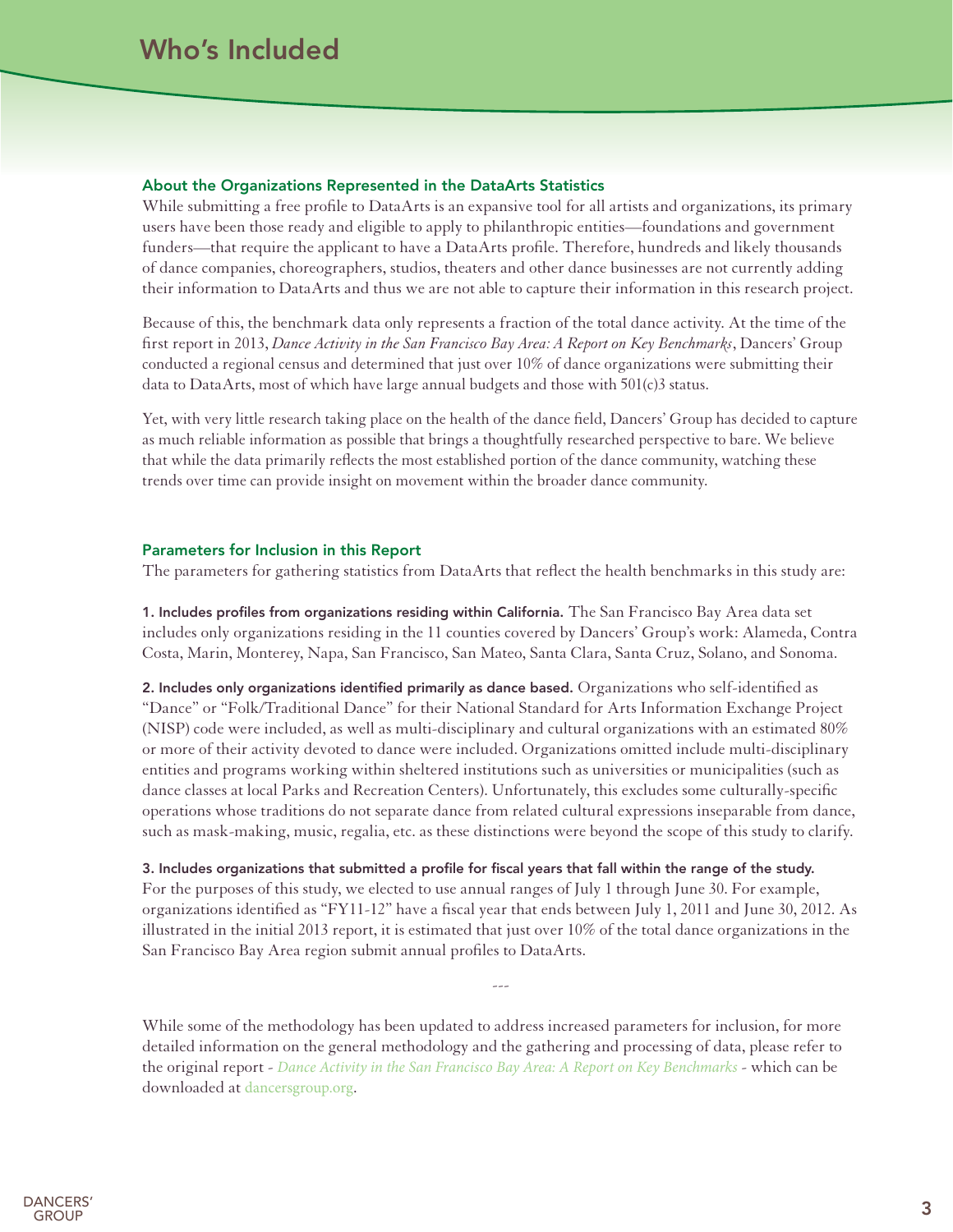## Key Benchmarks: Revenue & Staff

**Revenue**, as opposed to expenses, was chosen to reflect the economic impact of dance due to its more direct relationship with the other benchmarks. Statewide, revenue has steadily declined over the past 6 years, with a net loss of approximately 22%. Within the SFBA, there was a growth spurt peaking in FY11-12, though it swiftly declined, dropping about 6% over the course of the 6 years.

**Total Paid FTE Positions** are also a measure of economic impact, and provide perspective on the volume of people employed within the field. Trends in staffing reflect those in revenue, with statewide levels steadily declining by a net of 28% and local levels peaking in FY11-12, but declining overall by 30%.



## **● California O San Francisco Bay Area**





|                 | <b>California</b> | <b>SF Bay Area</b> |
|-----------------|-------------------|--------------------|
| <b>FY 08-09</b> | 2.00              | 2.04               |
| <b>FY 09-10</b> | 2.04              | 2.00               |
| <b>FY 10-11</b> | 1.71              | 2.10               |
| <b>FY 11-12</b> | 1.58              | 2.22               |
| FY 12-13        | 1.46              | 1.75               |
| FY 13-14        | -1.45             | 1.44               |

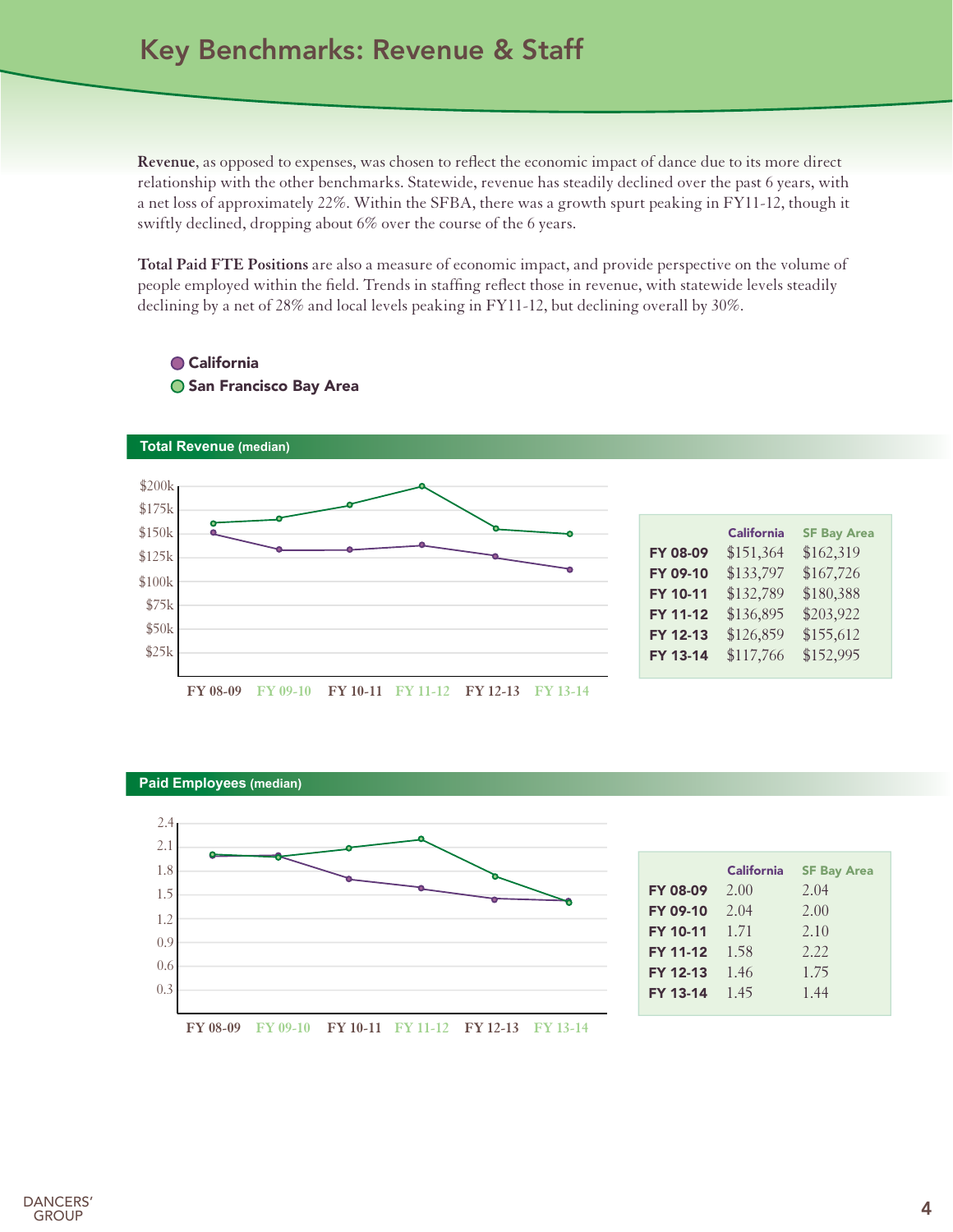**Paying Participation** helps quantify whether active community participation is changing over time, while **Non-Paying Participation** reflects public interest and engagement beyond direct finacial support. Paying Participation has slowly declined over the past six years both statewide (-22%) and within the SFBA (-20%). This has partially been offset by modest growth in Non-Paying Participation over the same period, resulting in a 13% overall decrease locally and a 15% decrease statewide.

### **● California O San Francisco Bay Area**



| <b>Non-Paying Participation (median)</b> |  |
|------------------------------------------|--|
| 1,600                                    |  |
| 1,400                                    |  |
| 1,200                                    |  |
| 1,000                                    |  |
| 800                                      |  |
| 600                                      |  |
| 400                                      |  |
| 200                                      |  |
|                                          |  |

|                 | <b>California</b> | <b>SF Bay Area</b> |
|-----------------|-------------------|--------------------|
| <b>FY 08-09</b> | 1,092             | 1,100              |
| FY 09-10        | 1,234             | 1,150              |
| <b>FY 10-11</b> | 1,097             | 1,296              |
| FY 11-12        | 1,314             | 1,563              |
| FY 12-13        | 1,269             | 1,360              |
| FY 13-14        | 1,145             | 1,200              |
|                 |                   |                    |





600 1,200 1,800 2,400 3,000 3,600 4,200 4,800

|                 | <b>California</b> | <b>SF Bay Area</b> |
|-----------------|-------------------|--------------------|
| <b>FY 08-09</b> | 3,737             | 4,250              |
| FY 09-10        | 3,347             | 4,134              |
| FY 10-11        | 3,297             | 4,544              |
| <b>FY 11-12</b> | 3,202             | 4,348              |
| FY 12-13        | 3,093             | 3,763              |
| FY 13-14        | 3,195             | 3,711              |

**FY 08-09 FY 09-10 FY 10-11 FY 11-12 FY 12-13 FY 13-14**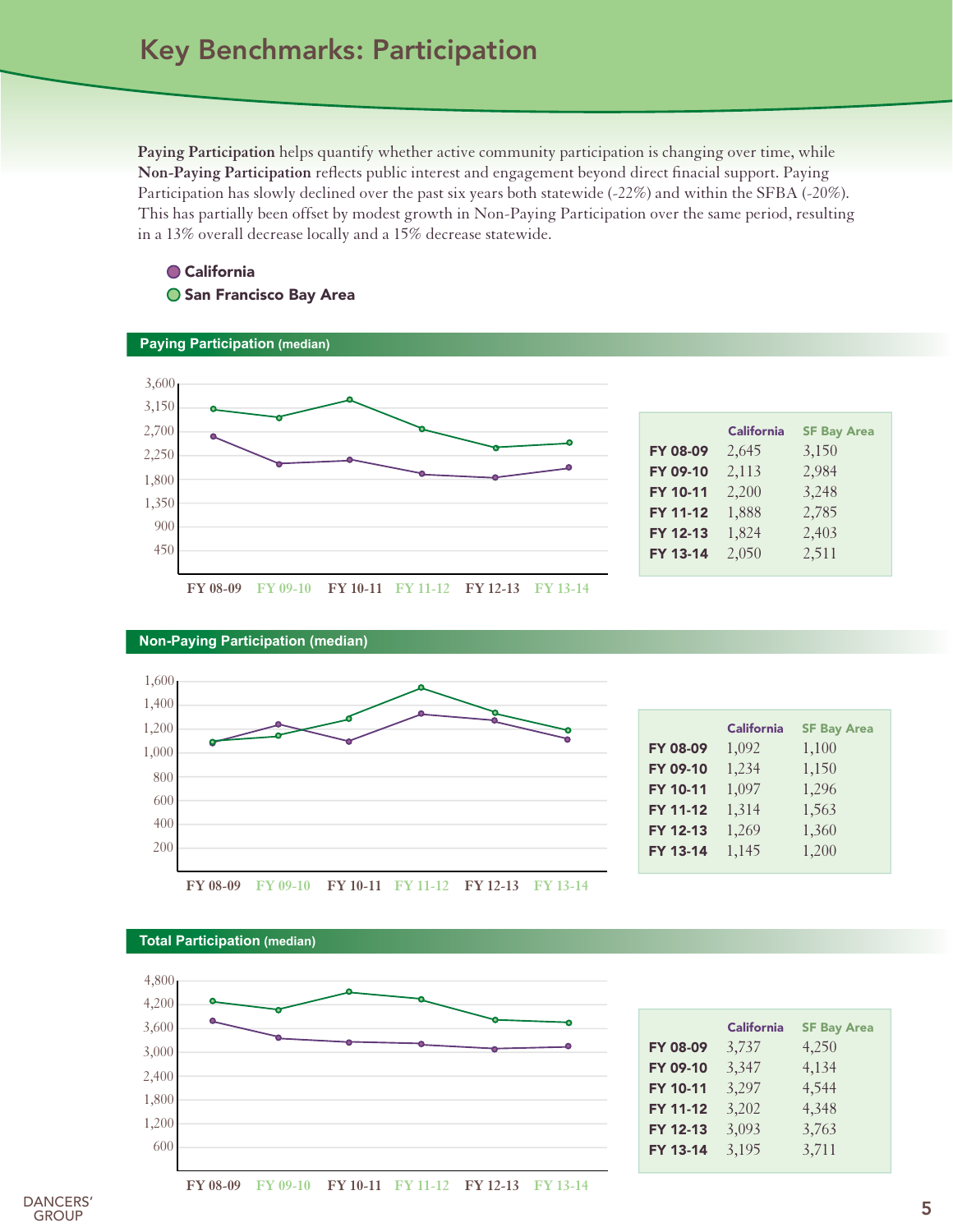**Individual Donations** help track measurable fiscal support from the community. Total individual donations have fluctuated over the past six years, but generally have grown minimally over time (SFBA: 1%; Statewide 7%). The number of donors during this time has steadily increased (SFBA: 46%; Statewide 48%), which, when viewed in relation with the modest growth in individual support, means the average value of a donation has notably declined over the past six years. (SFBA: 31%; Statewide 27%).

### ● California **O San Francisco Bay Area**





|                 | <b>California</b> | <b>SF Bay Area</b> |
|-----------------|-------------------|--------------------|
| <b>FY 08-09</b> | \$6,797           | \$9,940            |
| FY 09-10        | \$6,453           | \$7,697            |
| <b>FY 10-11</b> | \$6,007           | \$9,330            |
| <b>FY 11-12</b> | \$6,883           | \$13,451           |
| FY 12-13        | \$8,835           | \$12,350           |
| FY 13-14        | \$7,306           | \$9,984            |







|                 | <b>California</b> | <b>SF Bay Area</b> |
|-----------------|-------------------|--------------------|
| <b>FY 08-09</b> | 27                | 35                 |
| <b>FY 09-10</b> | 28                | 36                 |
| <b>FY 10-11</b> | 34                | 50                 |
| <b>FY 11-12</b> | 45                | 65                 |
| FY 12-13        | 38                | 50                 |
| FY 13-14        | 40                | 51                 |
|                 |                   |                    |



#### **Average Value of an Individual Donation (median)**



|                 | <b>California</b> | <b>SF Bay Area</b> |
|-----------------|-------------------|--------------------|
| <b>FY 08-09</b> | \$252             | \$284              |
| FY 09-10        | \$230             | \$214              |
| <b>FY 10-11</b> | \$177             | \$187              |
| <b>FY 11-12</b> | \$153             | \$207              |
| FY 12-13        | \$233             | \$247              |
| <b>FY 13-14</b> | \$183             | \$196              |

**FY 08-09 FY 09-10 FY 10-11 FY 11-12 FY 12-13 FY 13-14**

DANCERS' **GROUP**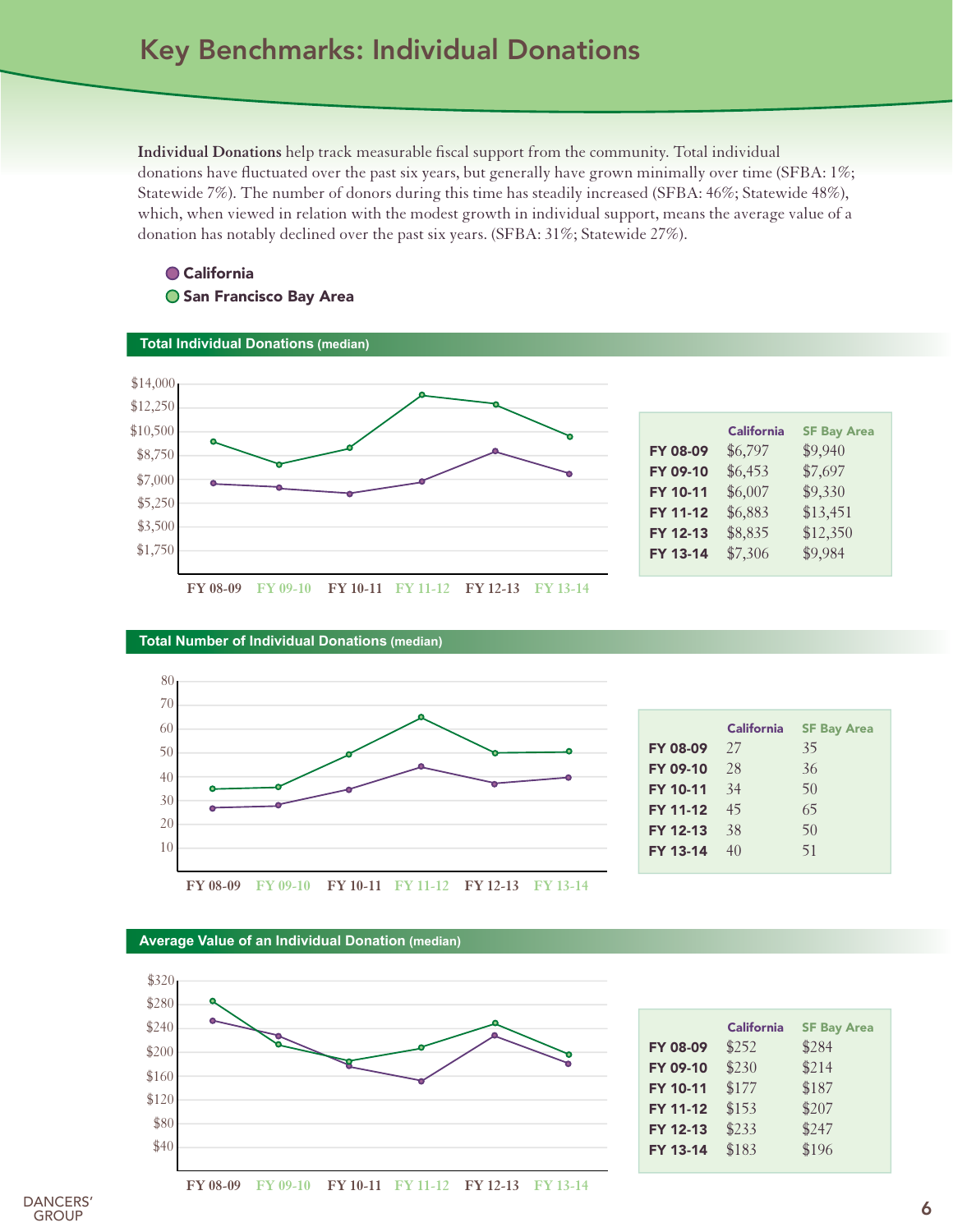## Aggregate Data

The information in this report derives from the most complete current six years worth of data available through DataArts at the time of the writing of this report. The data is reported in two ways: as aggregates and median figures.

Medians are used to track health indicators, rather than average data points, as this is a common practice when significant outliers on either end of the range are known to exist in the data. This reduces the influence of outliers that otherwise skew results to an unacceptable degree. For this report, medians were chosen to eliminate the skewing effect of the largest budget dance organizations in the region, which were otherwise significantly skewing the results.

We provide some of the aggregate data below as a useful gauge of gross quantity of activity in the region. One note regarding the aggregate data: these figures can be subject to misunderstanding due to the impact of the largest-budget dance companies in the region. For example, for FY11-12, the three largest organizations in the San Francisco Bay Area data pool represent 74% of the total aggregate revenue. Similarly, in FY 13-14, the massive growth in # of Individual Donations is entirely attributed to one new organization which reported 30,000 individual donors. Other aggregates are subject to the same caveat.

#### San Francisco Bay Area:

|                              | FY 08-09     | FY 09-10     | FY 10-11     | FY 11-12     | FY 12-13                      | FY 13-14     |
|------------------------------|--------------|--------------|--------------|--------------|-------------------------------|--------------|
| # of CDP Profiles            | 91           | 103          | 99           | 98           | 105                           | 108          |
| <b>Total Revenue</b>         | \$69,742,073 | \$87,967,166 | \$93,570,134 | \$88,666,973 | $$100,844,626$ $$103,421,987$ |              |
| # of Paid Employees (FTE)    | 894          | 901          | 923          | 942          | 890                           | 825          |
| # of Paying Participants     | 897,845      | 944.146      | 926,490      | 931.917      | 870,730                       | 898,097      |
| # of Non-Paying Participants | 879,418      | 959,095      | 889,835      | 959,877      | 994,089                       | 2,428,536    |
| <b>Individual Donations</b>  | \$16,020,115 | \$12,839,578 | \$12,404,385 | \$13,012,217 | \$18,591,235                  | \$17,763,708 |
| # of Individual Donors       | 16.674       | 19.453       | 18.655       | 18,608       | 20,316                        | 48,655       |

#### California:

|                                | FY 08-09     | FY 09-10      | FY 10-11      | FY 11-12      | FY 12-13      | FY 13-14      |
|--------------------------------|--------------|---------------|---------------|---------------|---------------|---------------|
| # of CDP Organization Profiles | 174          | 186           | 185           | 182           | 196           | 197           |
| <b>Total Revenue</b>           | \$96,060,259 | \$113,938,120 | \$119,579,301 | \$116,358,321 | \$122,118,228 | \$123,810,527 |
| # of Paid Employees (FTE)      | 1.445        | 1.440         | 1.415         | 1.379         | 1.299         | 1.200         |
| # of Paying Participants       | 1,349,150    | 1,344,335     | 1,358,426     | 1,347,658     | 1,338,915     | 1,531,163     |
| # of Non-Paying Participants   | 1,158,781    | 1,253,947     | 1,203,103     | 1,202,994     | 1,301,224     | 2,720,437     |
| <b>Individual Donations</b>    | \$18,850,268 | \$15,530,895  | \$15,047,970  | \$15,245,125  | \$20,374,088  | \$19,315,212  |
| # of Individual Donors         | 23,555       | 27.567        | 24.361        | 24,407        | 25,510        | 53,840        |